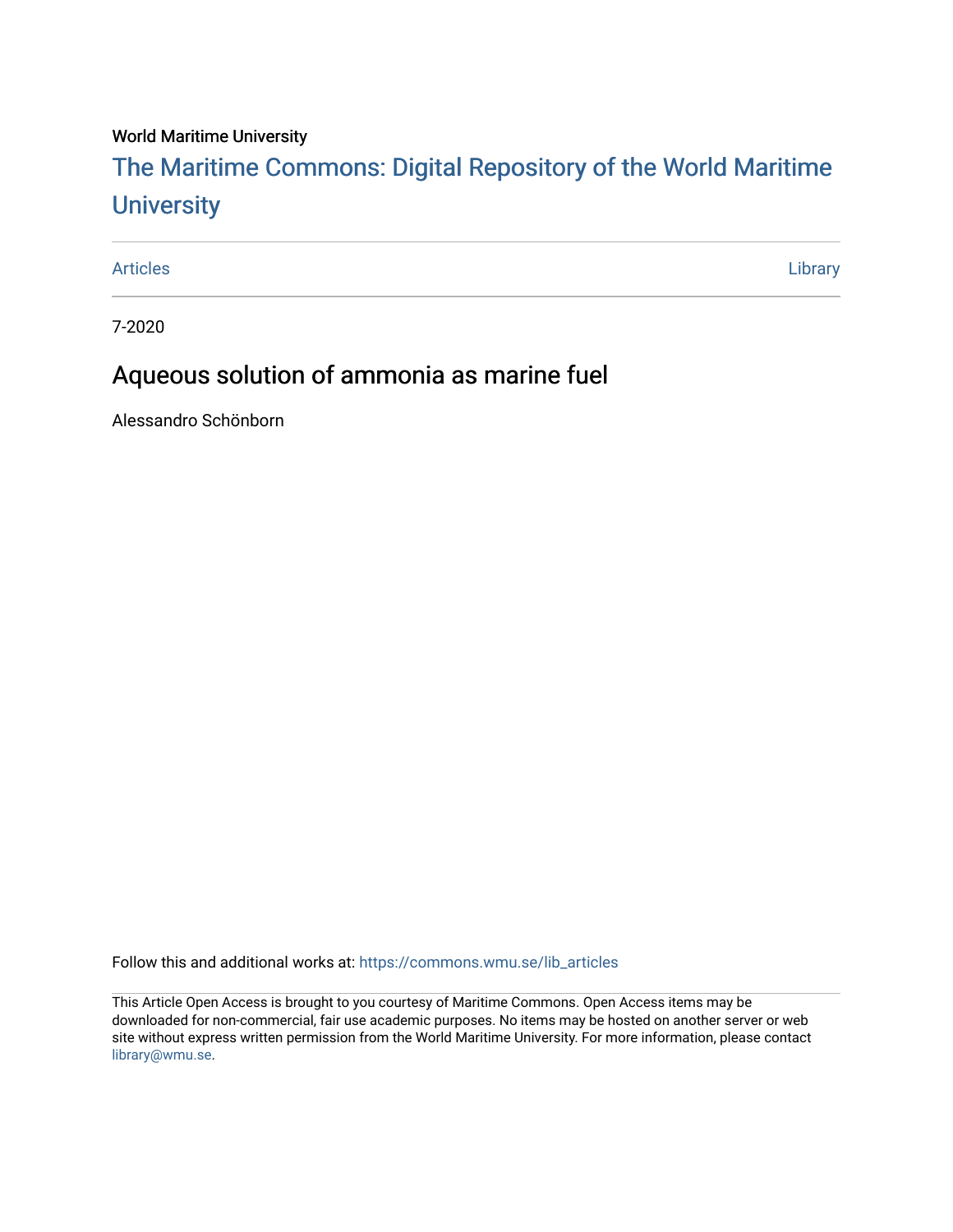### Aqueous solution of ammonia as marine fuel

Alessandro Schönborn

Maritime Energy Management, World Maritime University, Fiskehamnsgatan 1, 201 24 Malmö, Sweden *Email: as@wmu.se*

#### Abstract

The ignition of ammonia in aqueous solution was simulated in a two-stroke compression ignition engine model. Zero-dimensional chemical kinetic calculations were used to estimate the ignition timing of fuel air mixtures in Diesel combustion and homogeneous charge compression ignition (HCCI) modes. The fuel consisted of a 25% m/m aqueous solution of ammonia and pure ammonia for comparison. Ignition was studied by varying the geometric compression ratio of the engine. To ignite ammonia in aqueous solution a minimum compression ratio of 25 was necessary under HCCI combustion conditions, whereas under Diesel combustion conditions a minimum compression ratio of 27 was required. Ammonia containing ammonium nitrite or hydrogen were two potential ammonia derivatives that were shown to enhance aqueous ammonia ignition in the simulations, and allow ignition to take place at a compression ratio of 24 for diesel combustion. When comparing the ignition of aqueous ammonia solution to pure ammonia, the minimum compression ratio necessary to ignite pure ammonia was approximately 24.8 and that for aqueous ammonia 26.7 in diesel combustion. This led to the conclusion that aqueous ammonia is not prohibitively more difficult to ignite than pure ammonia. Ammonia containing ammonium nitrite or hydrogen were found to be potential pilot fuels.

*Keywords:* Ammonia, Aqueous ammonia, Ignition, Ammonium nitrite, Hydrogen

Date received: 26 June 2019; accepted: 25 May 2020

#### 1. Introduction

Global Greenhouse Gas (GHG) emissions, of which *CO*<sup>2</sup> emissions constitute the most important part, have led to an increase in global temperatures of 0.85 K from 1880 to 2012. GHG emissions have been steadily rising over the last decades, and reached  $49 \pm 4.5$  *GtCO*<sub>2</sub>equivalent per year in 2010. In order to limit the global temperature increase to below 2 K, substantial reductions in GHG emissions are required over the next few decades, and zero emissions of *CO*<sup>2</sup> would be required before the end of the 21st century (IPCC, 2014) [1]. The United Nations have set goals for stabilising GHG emissions under the United Nations Framework Convention on Climate Change (UNFCCC, 1992) [2], and for limiting the temperature increase to below 2 K in the Paris Agreement (COP 21, 2015) [3]. Shipping was reported to constitute 2.6 % of global  $CO_2$  emissions in 2012 (IMO, 2014)[4]. In 2018 the International Maritime Organisation (IMO) adopted the 'Initial IMO Strategy on Reduction of GHG emissions from ships' (IMO, 2018) [5] in order to align itself with the goals of the Paris Agreement. Aim of this strategy is the reduction of total  $CO<sub>2</sub>$  emissions by from international shipping by 50 % by 2050, by reducing the carbon intensity per transport work by 40 % by 2030, and by 70 % by 2050, with respect to the 2008 levels. The decarbonisation of international shipping requires timeliness and effectiveness of the technical measures taken to reduce GHG emissions. Cuts in  $CO<sub>2</sub>$  emissions need to exceed the reductions possible by the use of low carbon fossil fuels, such as Liquefied Natural Gas (LNG), Ethane or LPG, which are at best around 28 %, within about a decade from now. Hydrogen has been proposed as a direct fuel for maritime transportation, but if it is to be stored at high energy density in liquid form, it requires cryogenic temperatures of 20 K (El Gohary et al. [6] (2014)). Since cryogenic hydrogen is comparatively difficult to store over long periods, due to its gradual boiling, ammonia has been proposed as a potential hydrogen carrier and carbonless energy vector that could provide zero carbon emissions power (Valera-Medina et al., 2018 [7]). Both hydrogen and ammonia will require energy to be produced, and may be associated with life-cycle GHG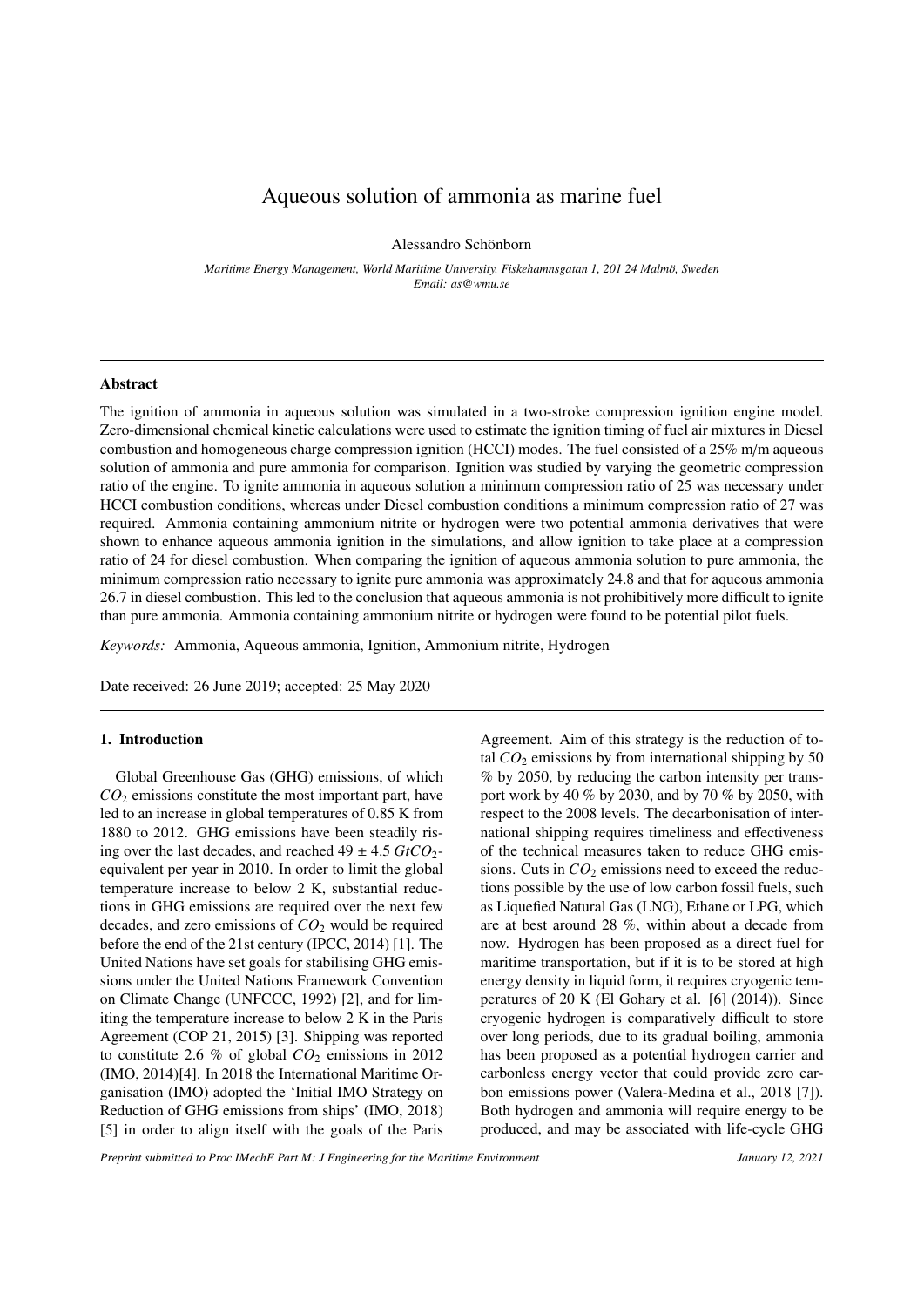emissions from their production and use, but ammonia has an additional advantage over hydrogen in terms of its physical characteristics. When considering the GPW100 of the fuel substance itself, ammonia has a low GPW100 assumed to be zero for refrigeration applications [8]. Hydrogen has been reported to itself having an estimated Global Warming Potential over 100 years (GWP100) of 5.8 [9], so any release of hydrogen during transportation, storage, or from ships, would have a climate impact. Ammonia can be converted to useful power using established internal combustion engine technology (Kroch, (1945) [10], Gray et al. (1966) [11], Pearsall and Garabedian (1967) [12], Liu et al. (2003) [13]). Its use as a practical fuel for spark ignition engines was demonstrated on a large scale in Belgium in 1943 (Kroch, 1945), where coal gas containing about 50 % hydrogen was used to improve the combustion characteristics of ammonia. Bro and Pedersen (1977) [14] demonstrated the use of ammonia aspirated into the intake air as the main fuel, and ignited it with a pilot injection of diesel fuel. Reiter and Kong (2008)[15] showed that this is possible with biodiesel, and reported a contribution of 95 % of the energy from ammonia. Boretti (2012) simulated the ignition of an anhydrous ammonia engine using hydrogen ignition [16]. Pochet et al. (2017) reported on engine experiments using ammonia and hydrogen mixtures in Homogeneous Charge Compression Ignition (HCCI) combustion mode [17]. Lhuillier et al. (2020) recently reported engine experiments of ammonia and hydrogen mixtures under sparkignition engine conditions [18]. Ammonia has also been demonstrated in modern compression ignition engines in combination with conventional diesel fuel oil, used for ignition (Boretti [19] (2017), and Şahin et al. [20] (2018)). Ammonia may also be used as a fuel for fuel cells, but for the case of Proton Exchange Membrane (PEM) fuel cells, it requires prior conversion to hydrogen via Ru, Fe, Ni, Co or NaNH2 catalysts and further reduction of its ammonia content from around 1000 ppm to 0.1 ppm (Miyaoka et al. (2018) [21]). Figure 1 shows that ammonia has a volumetric energy density of 13225 kJ/m3, which is similar to that of liquid hydrogen, though ammonia has the advantage of not requiring cryogenic storage.

A disadvantage of ammonia over existing liquid bunker fuels, is that requires pressurisation to 0.43 MPa at standard temperature (273.15 K) [22]. A further and much more severe disadvantage is its toxicity to humans, and to aquatic life (Merck, 2018)[23]. Human short term exposure limits to ammonia vapour are typically regulated to be as low as 25-50 ppm [8]. However, if ammonia is dissolved in water at 25 % by mass,



Figure 1: Energy density of various alternative fuels for marine applications.

the solution has a boiling point of 311 K at atmospheric pressure [22], allowing it to remain liquid in many climates. This could be a considerable advantage over pure ammonia, since the fuel becomes liquid at standard temperature and pressure, and thereby does not require pressurised tanks for containment. This makes the fuel easier to handle, and has the potential of improving its safety, since evaporation of aqueous ammonia solution is slower than that of pure pressurised ammonia when released to the atmosphere. The saturation of liquid ammonia and its mixtures with water is illustrated in Figure 2 (Data from Lemmon et al. [22] (2010)).



Figure 2: Saturation pressure of liquid ammonia and its mixtures with water.

Figure 2 shows that for a mixture of 25 % ammonia and 75 % water by mass the saturation pressure of the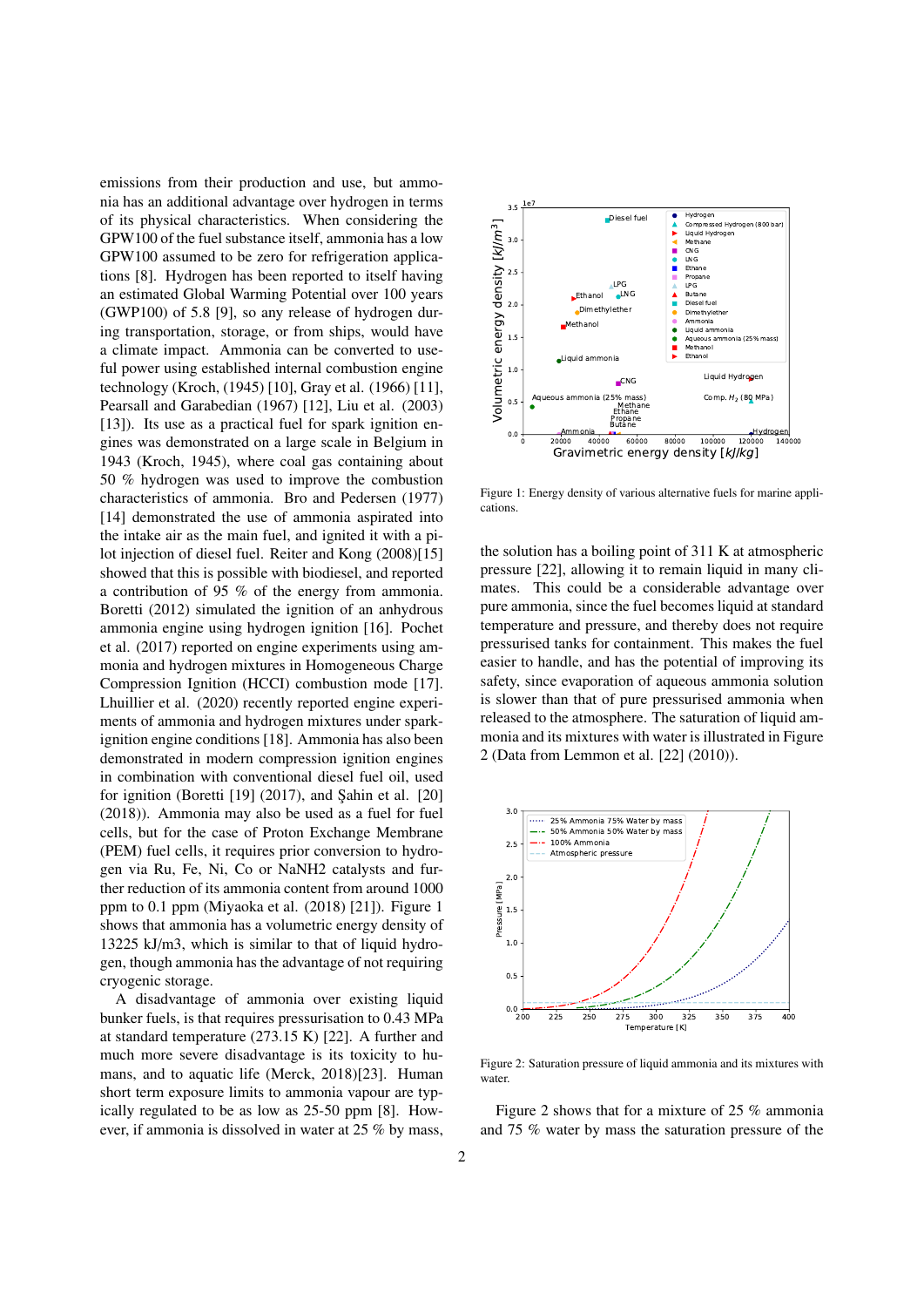liquid lies below atmospheric pressure for temperatures of up to 311 K, allowing it to be stored at atmospheric pressure conditions for temperatures up to this level. In addition to improving safety, pressurising ammonia to the high pressures necessary for injection into an engine becomes simpler, since the bulk modulus of ammonia is significantly increased when absorbed into a liquid aqueous solution, as shown in Figure 3. Its high bulk modulus at atmospheric pressure allows using a liquid resenting the piston were ass<br>fuel injection system. 4. fuel injection system. E.W. Lemmon, M.L. Huber,



Figure 3: Bulk modulus of potential alternative fuels for marine engines, including 25 % aqueous ammonia by mass.

Despite its potential advantages in terms of its liquid phase at atmospheric pressure, which provides for higher safety levels, the water added to the ammonia may prevent it from being suitably ignited in compression ignition engines. The aim of the current work is to investigate the ignition behaviour of an aqueous solution of ammonia, containing 25 % ammonia by mass in water. Ignition of aqueous ammonia solutions were thus studied under homogeneously premixed and under Diesel combustion mode conditions, to obtain an initial indication of its ability to be ignited, using anhydrous pure ammonia as a basis for comparison. This study employed thermodynamic simulations of compression ignition engine cycles, and included the chemical reaction kinetics necessary to simulate the ignition of vapourised aqueous solutions of ammonia in air.

#### 2. Engine simulation method

The engine simulations consisted in a one- and twozone zero dimensional ideal gas reactor simulation for a turbocharged two-stroke compression ignition engine of 500 mm bore, 2.6 m stroke, and 2.5 m connecting

rod length. The engine operation was simulated at a constant speed of 100 rpm. The dynamic engine simulation code was written in the Python 3.7 programming language, employing the Cantera 2.4.0 software module [24] for the computation of reaction kinetics. A perfectly mixed reactor with a moving wall representing the division between two combustion zones of equal pressure but different temperatures, and a moving wall representing the piston were assumed, as shown in Figure 4.



Figure 4: Schematic of the generic two-stroke engine with 500 mm bore, 2.6 m stroke, and 2.5 m connecting rod length.

The compression and expansion of the reactor was simulated using the geometrical relationship of the slider crank equations (Heywood, 1989)[25]. The indicated efficiency of the cycles was calculated as the indicated work divided by the chemical energy contained in the fuel, consisting of the fuel mass mf and its lower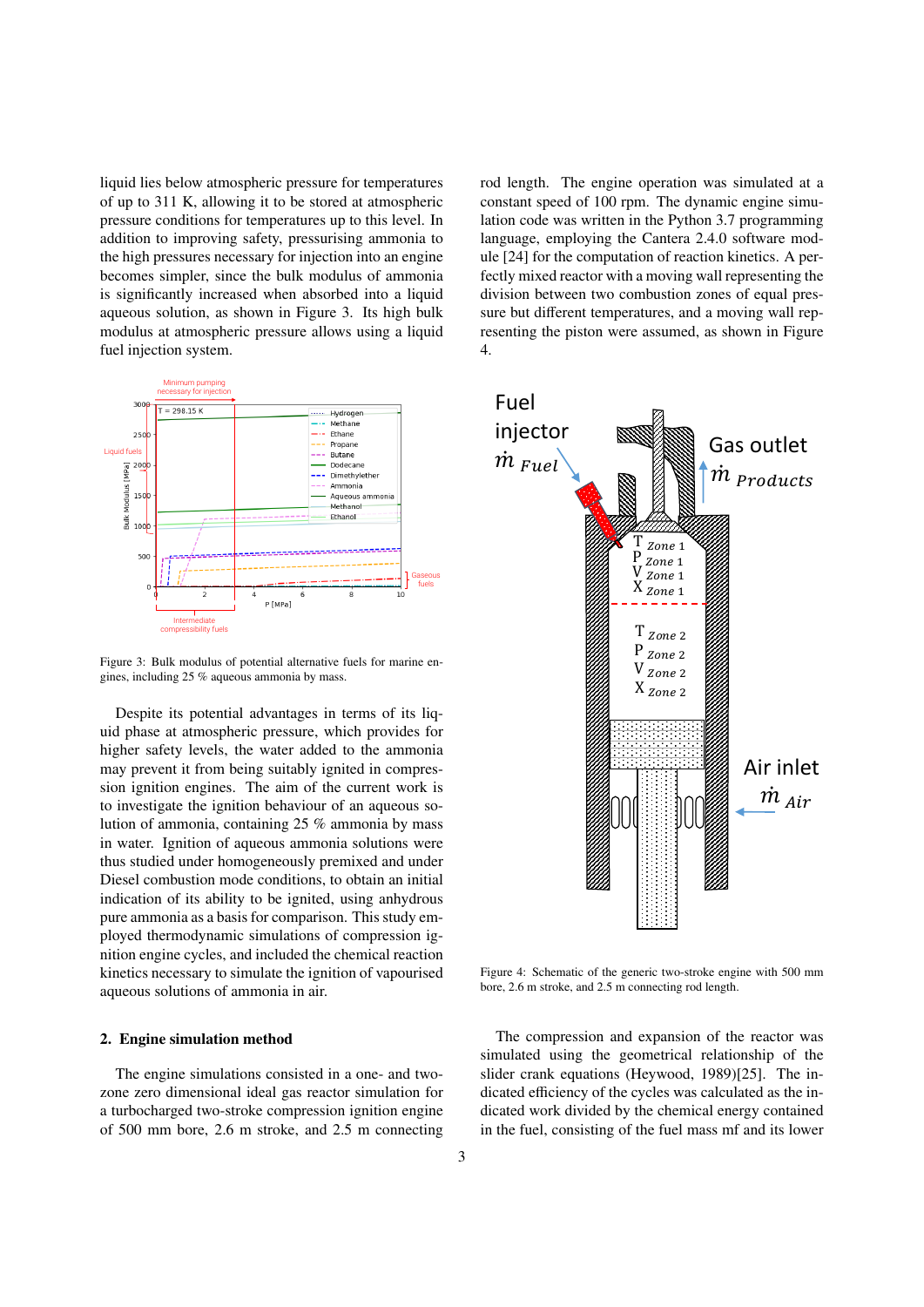heating value LHV, as shown in equation ??:

$$
\eta = \frac{\oint P \cdot dV}{m_f \cdot LHV} \tag{1}
$$

The gas exchange processes through the inlet and outlet valves of the engine were simulated by opening the reactor to an inlet and an outlet reservoir during valve opening. The inlet valves were open from 0 °-30 °crank angle of the cycle, and the exhaust valve was open from 330 °-360 °crank angle. The inlet air reservoir had gas pressure of 0.43 MPa, a temperature of 313 K. The outlet reservoir had a pressure of 0.42 MPa. The diesel combustion mode conditions simulated simplified diesel-like conditions, under which the fuel was introduced into the combustion chamber around top-dead-centre (TDC) of the engine cycle, either into the single zone, or if two-zones were used into zone 1, in which ignition was simulated under stoichiometric conditions. In addition to these diesel combustion simulations, simulations were carried out under homogeneously premixed (HCCI) conditions. In both cases ignition was achieved by compression of the gases. In the homogeneous (HCCI) simulations, a prevapourised mixture of a 25 % m/m ammonia in water was premixed with air, and ignition of the mixture was achieved through compression of the fuel and air charge throughout the cycle. In the diesel combustion mode simulations, the gas initially present in the cylinder consisted solely of 21 % O2 and 79 % N2, which was compressed to high temperatures and pressures before an injection of a prevapourised mixture of a 25 % m/m ammonia in water at 300 K occurred at 3 °crank angle before TDC and lasted for 15 °crank angle. The chemical kinetic model used to calculate the reactions was that developed by Song et al. (2016) [26], which comprises 34 species, and 204 reactions. This chemical kinetic mechanism developed by Song (2016) has been validated for pressure conditions of 30-100 bar, and temperatures of 450-925 K, which are at the lower end of those representative of marine diesel engines, but currently the state of the art in such schemes. In the case of ammonium nitrite reactions taken place, the chemical kinetic model was augmented by the ammonium nitrite reaction taken from the mechanism of Izato and Miyaki (2018) [27].

#### 3. Homogeneous Charge Compression Ignition cycle results

First, the ignition of aqueous mixtures of ammonia in air were simulated for homogeneous charge compression ignition (HCCI) conditions using the single-zone combustion model, devised by merging the two combustion zones into one. The influence of the geometric compression ratio on ignition timing was studied in a series of simulations for ammonia and aqueous solution of ammonia. The amount of ammonia was kept constant in both cases, at a fuel to air equivalence ratio of  $\Phi =$ 0.175. The compression ratio was adjusted by adapting the clearance volume at TDC to achieve geometric compression ratios of 24.8, 25.8, 26.7, 27.6, and 28.3. The scavenging air temperature was 313 K and the scavenging pressure was 0.43 MPa, with the exhaust pressure at 0.42 MPa.



Figure 5: Cylinder pressure for Homogeneous Charge Compression Ignition cycle simulations at fuel to air equivalence ratio of  $\Phi = 0.175$ compression ratios of 23.8, 24, 25, 27.

Figure 5 shows the cylinder pressure traces versus engine crank angle for HCCI engine simulations for the simulations. As the compression ratio increased, the peak compression pressure of the engine increased, and ignition occurred at an earlier time within the cycle. If a 50% mixture of ammonia in 50% water by mass would be used, the cylinder pressure would be expected to lie in between these two lines, which are relatively close together. The thermal efficiencies and indicated mean effective pressures of the engine cycle are shown alongside the compression ratios in Table 1.

Table 1 shows that the optimum compression ratio required to ignite an aqueous solution of ammonia around TDC, was approximately 25:1, when using an intake gas temperature of 313 K, at an intake pressure of 0.43 MPa. It should be noted that for zero-dimensional combustion models thermodynamic efficiency and IMEP values are somewhat overestimated, due to the lack of heat transfer and lack of transport and its impact on the chemical kinetics. The efficiency and IMEP values indicated here are solely to be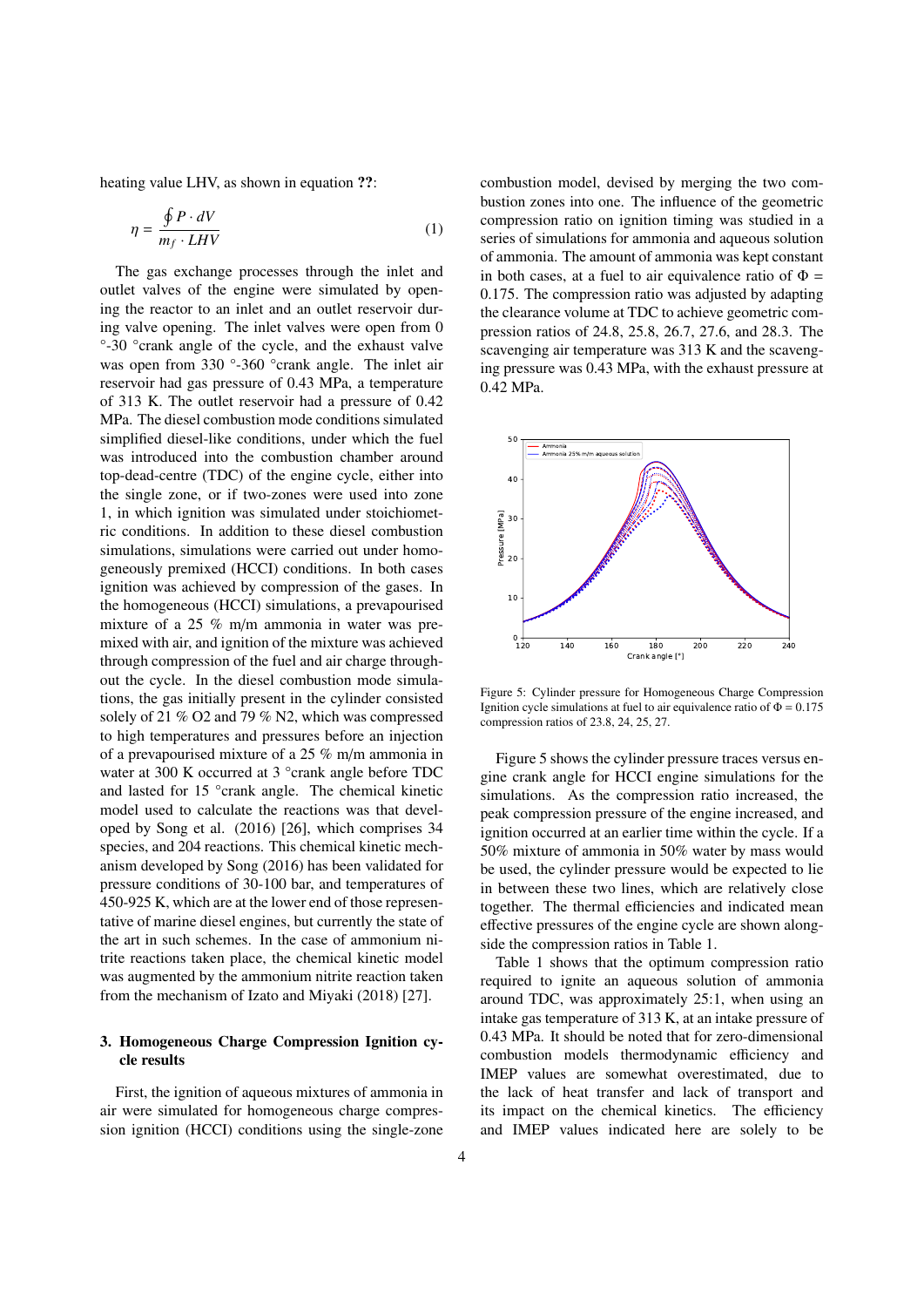used as an indication, since the absolute values found here are higher than what would be achieved in practice.

Table 1: Simulated engine performance at  $\Phi = 0.175$  various compression ratios (CR) indicated mean effective pressure (IMEP) and thermal efficiency  $(\eta)$  of the engine using an HCCI cycle.

| CR   | <b>IMEP</b> | η     |
|------|-------------|-------|
| [1]  | [kPa]       | [1]   |
| 24.8 | 521         | 0.556 |
| 25.8 | 523         | 0.559 |
| 26.7 | 524         | 0.561 |
| 27.6 | 525         | 0.562 |
| 28.3 | 525         | 0.563 |

While a detailed estimate of the thermal efficiency is not the aim of this study, it is generally accepted that zero-dimensional modelling as that used in this study yields reasonable accuracy in estimating ignition [28]. Practical Diesel engine break efficiency including frictional losses is currently around 53%. Practical applications of HCCI combustion do not exist for large marine diesel engines due to problems related to reliably controlling ignition and limiting heat release and pressure rise rates. Partially premixed concepts applied to small engines typically achieve gross indicated efficiencies in excess of 50% [29]. The highest efficiencies of 61% presented in this work do not yet account for friction and are around 13% higher than practical diesel engine efficiencies. The efficiencies should be used here only for the purpose of comparing the performance of different ignition timings with one another, within the context of this work, rather than as absolute practical values. The peak cylinder pressures shown in Figure 5 are unusually high for diesel engine cycles, and although they may theoretically be achievable, they would require significant improvements in the design of piston rings and liners to prevent mechanical wear and scuffing of the cylinder. It should therefore be investigated whether ignition of the charge can be achieved with lower peak cylinder pressures, by increasing the geometrical compression ratio and lowering the scavenging and exhaust pressures.

Figure 6 shows that ignition can be achieved with significantly lower peak cycle pressures when the scavenging pressure and exhaust pressure are reduced, and a high compression ratio of 31 is used. The scavenging pressures used were 0.13, 0.23, 0.33, and 0.43 MPa, whilst maintaining the original scavenging air temperature of 313 K. Another way of achieving ignition with low peak cylinder pressures, is to lower the compression ratio and increase the scavenging temperature. This was simulated for a geometric compression ratio of 15, and



Figure 6: Variation of scavenging pressures (0.13, 0.23, 0.33, 0.43 MPa) for an HCCI for an HCCI cycle having a high compression ratio of 31.

scavenging temperatures of 313, 338, 363, and 388 K, whilst keeping the scavenging pressure at 0.43 MPa.



Figure 7: Variation of scavenging pressure for an HCCI cycle with a low compression ratio of 15.

Figure 7 shows that ignition could be achieved with significantly lower peak cycle pressures when the compression ratio was reduced to 15, and the scavenging temperature was increased to 363 K or 388 K.

#### 4. Diesel cycle results

The ignition of an prevapourised aqueous mixtures of ammonia in air were simulated for a diesel combustion cycle, using the single-zone combustion model. In these simulations, the fuel was introduced into the combustion chamber at 3°crank angle before TDC in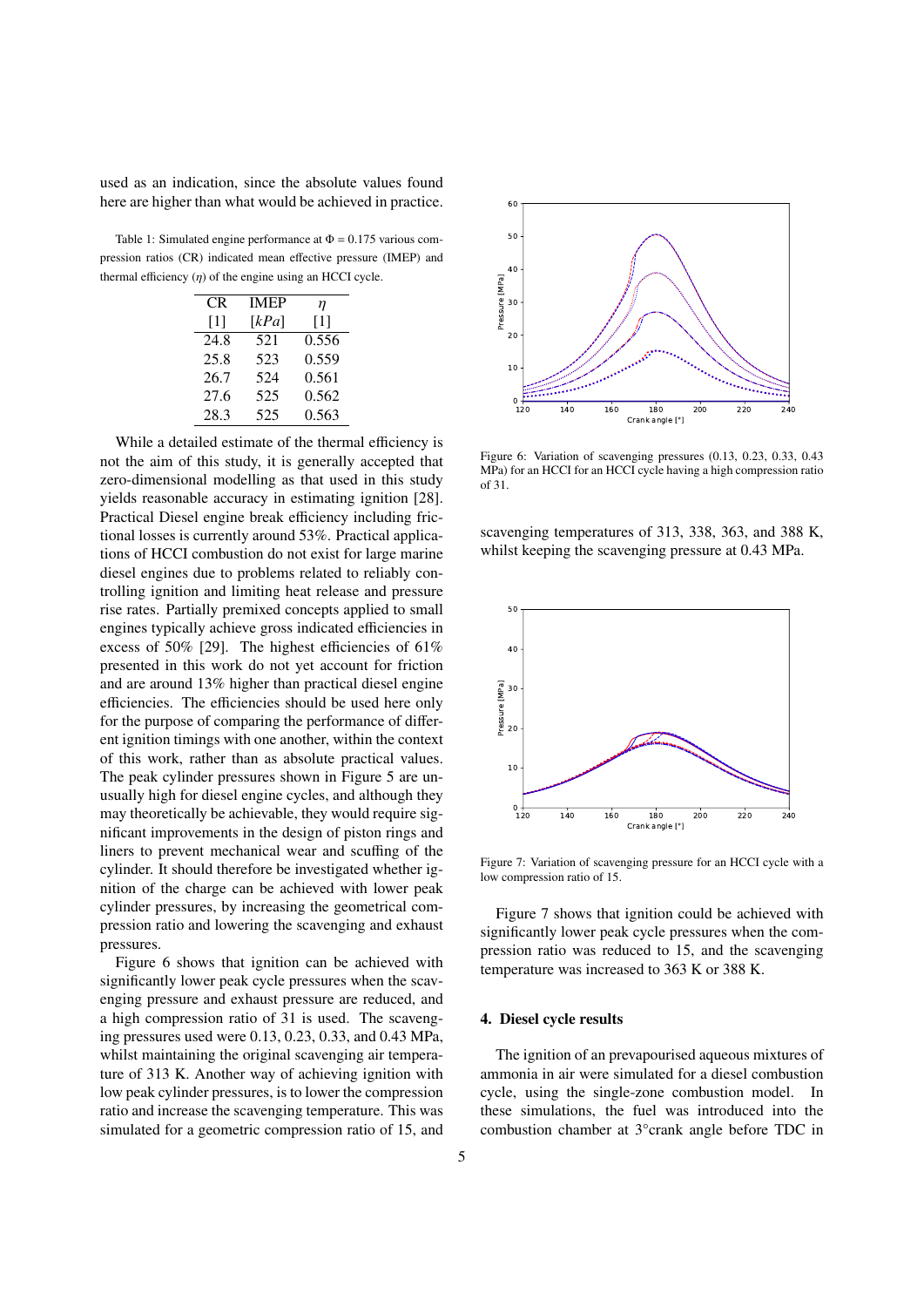gaseous state. As for the HCCI simulations, it was important to determine the influence of geometric compression ratio on ignition. The same compression ratios as previously used in the HCCI experiments were used for the diesel cycle simulations. Since the fuel is introduced into the engine cycle at 3°crank angle before TDC, it spent less time at high temperatures and pressure, making ignition less likely than for HCCI combustion conditions.



Figure 8: Cylinder pressure for Diesel cycle simulations at compression ratios of 23.8, 24, 25, 27.

Figure 8 shows the cylinder pressures for the Diesel combustion cycle. Whilst ignition was achieved for all compression ratios using pure ammonia as a fuel, the aqueous ammonia solution failed to achieve full combustion for compression ratios lower than 27. The thermal efficiencies of the engine cycle, the IMEP and geometric compression ratio used in the simulations is shown in Table 2.

Table 2. Simulated engine performance at various compression ratios (CR) indicated mean effective pressure (IMEP) and thermal efficiency  $(\eta)$  of the engine using Diesel cycle.

| CR   | <b>IMEP</b> | η     |
|------|-------------|-------|
| [1]  | [kPa]       | [1]   |
| 24.8 | 174         | 0.174 |
| 25.8 | 344         | 0.344 |
| 26.7 | 592         | 0.594 |
| 27.6 | 609         | 0.611 |
| 28.3 | 613         | 0.613 |

The above simulations highlight the difficulty of igniting aqueous mixtures of ammonia, since engine efficiency of the diesel cycle decreased rapidly below a compression ratio of 27. Aqueous mixtures of ammonia ignited later in the engine cycle, because the water acted as a cold diluent, reducing temperature, as well as the probability of reactant molecules interacting with one another. Aqueous ammonia thus required higher compression ratios to achieve ignition, than pure ammonia did. In order to manage the practical issues posed by such high pressures and temperatures within an engine cycle, mechanical engine components need to be designed differently, to withstand the increased mechanical and thermal loads. The relative differences between aqueous ammonia and pure ammonia, were not extreme though, requiring a rise in compression ratio from 24.8 to 26.7 to overcome the failure of the aqueous ammonia to ignite. The peak cylinder pressures shown in Figure 8 are unusually high for diesel engine cycles, and although they may theoretically be achievable, they are likely to require significant changes in the design of piston rings and liners to prevent mechanical wear and scuffing of the cylinder. It should therefore be investigated whether ignition of the charge can be achieved with lower peak cylinder pressures, by increasing the geometrical compression ratio and lowering the scavenging and exhaust pressures.

Figure 9 shows that ignition can also be achieved in the diesel cycle simulations, with significantly lower peak cycle pressures than in the original simulation. As previously in the HCCI simulations, scavenging pressures of 0.13, 0.23, 0.33, and 0.43 MPa were used, whilst maintaining the original scavenging air temperature of 313 K.



Figure 9: Variation of scavenging pressure in the Diesel cycle for a high compression ratio of 31.

Ignition might also be achieved with low peak cylinder pressures, if the compression ratio is reduced and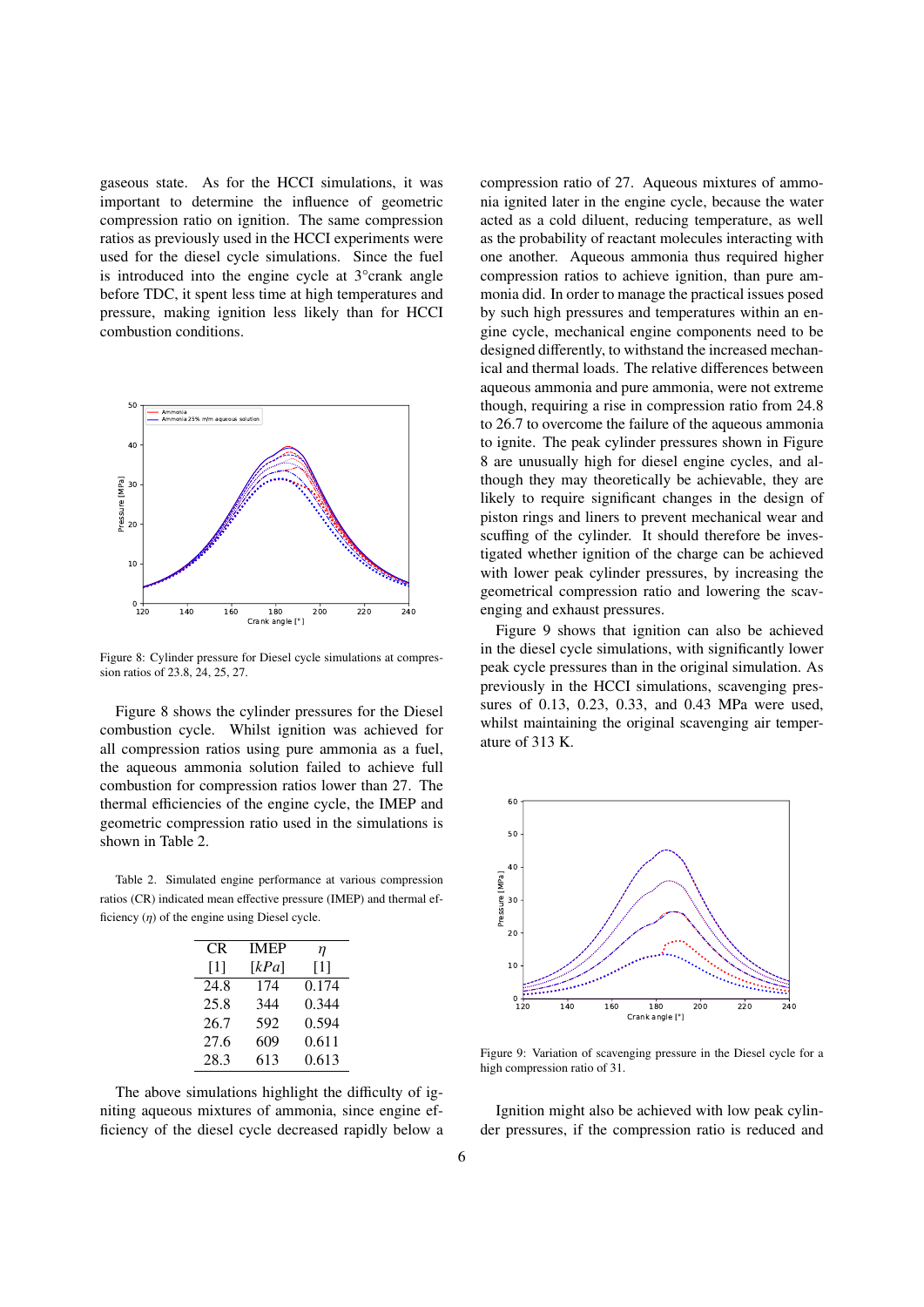the scavenging temperature is increased, as shown in Figure 10. This was simulated for a diesel cycle with geometric compression ratio of 15, and scavenging temperatures of 313, 338, 363, and 388 K, whilst keeping the scavenging pressure at 0.43 MPa.



Figure 10: Variation of scavenging temperature for a Diesel cycle with a low compression ratio of 15.

Figure 10 shows that ignition could be achieved with significantly lower peak cycle pressures when the compression ratio was reduced to 15, and the scavenging temperature was increased progressively from 313 to 388 K. Increasing the scavenging air temperature, would result in reduced power from the engine at constant displacement, due to the reduced air flow through the engine, and its nitric oxide emissions  $(NO<sub>x</sub>)$  would also be expected to increase. Thus the use of a pilot injection of a fuel of higher ignition quality would provide a better solution. A pilot injection could be achieved using diesel fuel oil, hydrogen, or ammonia with ammonium nitrite as ignition improving additive.

#### 5. Influence of water content on ignition

Although a mixture of 25% m/m of aqueous ammonia allows for storage of ammonia at atmospheric pressure and temperatures of up to 311 K, lower concentrations of water could also be used. A simple comparison of how mixtures of 100% ammonia, 75% ammonia, 50% ammonia and 25% ammonia in water, by mass, would behave during ignition. The fuel energy content of the fuel was kept constant by keeping the amount of ammonia injected constant, and progressively increasing the amount of water to vary the ammonia fraction.

Figure 11 shows that an increase in water content retards ignition, which occurs by reducing the reaction temperature during ignition and diluting the reactants.



Figure 11: Influence of water content on ignition and combustion pressure during fuel injection in diesel combustion



Figure 12: Influence of ammonia water content on temperatures during combustion

The water thus dilutes the ammonia and reduced the reaction temperature during the ignition reaction. Figure 12 shows that this phenomenon increases progressively from pure ammonia to 25% ammonia in water. The ideal practical water content of aqueous ammonia may be determined first by its ease of storage, as shown in Figure 2, but also by the need to optimise combustion temperatures and finding a balance between *NO<sup>x</sup>* emissions formed at higher temperatures, and unburned ammonia emissions formed at lower temperatures.

#### 6. Hydrogen or Ammonium nitrite as potential ignition promoters

Aqueous ammonia may serve as the raw material for chemical derivatives of ammonia, such as hydrogen or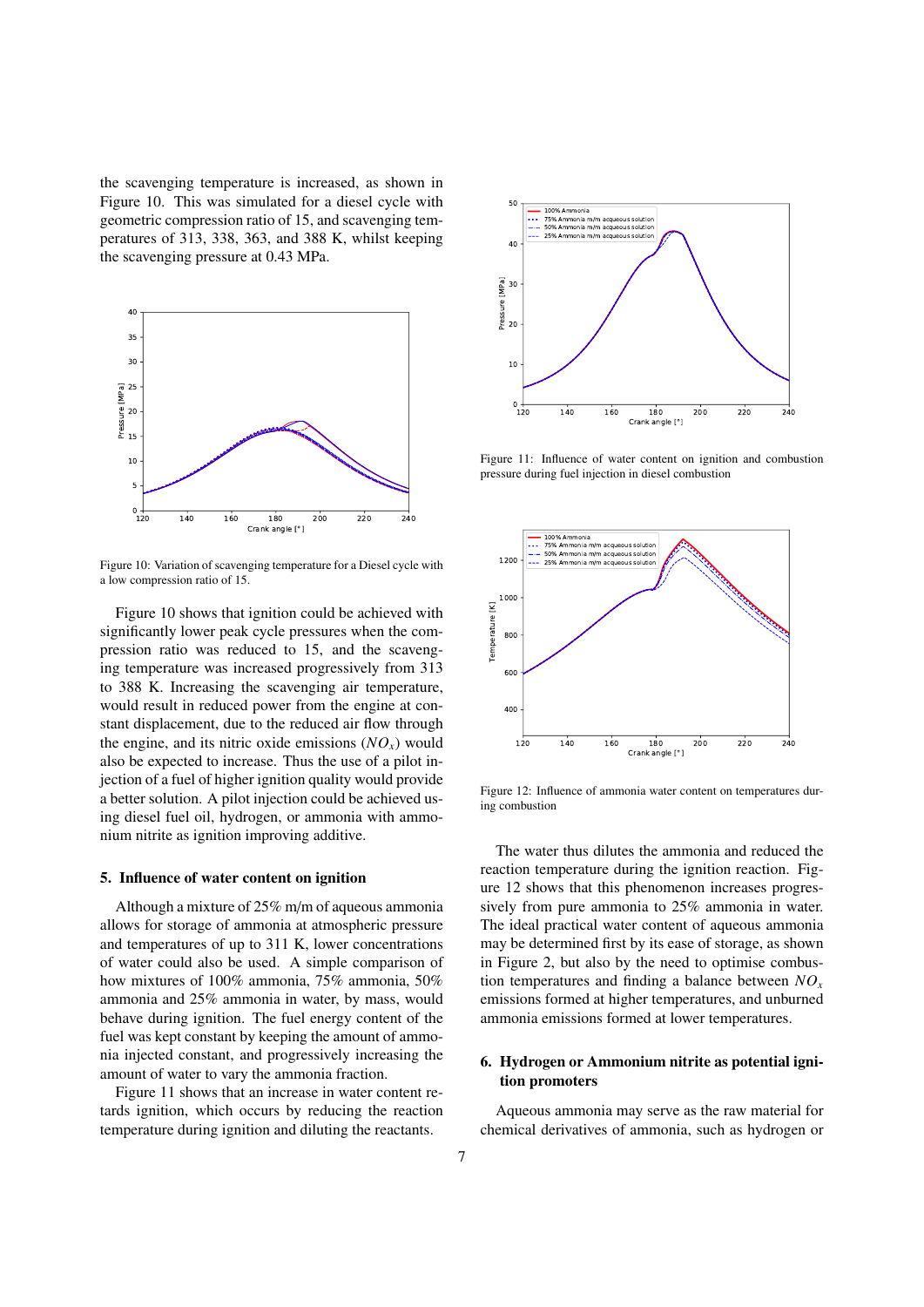ammonium nitrite. These derivatives could be used as reactants that could better initiate ignition than ammonia. Hydrogen addition has been applied to sparkignition engines by Ryu et al. [30], but could also be used as direct injection fuel in compression ignition engines. Hydrogen could be produced from ammonia over Ruthenium catalysts at temperatures below 600-900 K at atmospheric pressure [31]. It could be produced from ammonia on board a vessel and could serve as a carbon free pilot fuel to ignite the main charge of ammonia in an engine. A two-zone engine simulation was used to investigate the ability of a hydrogen pilot injection to ignite a mixture of ammonia and air within the engine. In this simulation both zones of the model contained a homogeneously premixed mixture of aqueous ammonia and air, with hydrogen being injected at 3°crank angle before TDC into zone 1 of the reactor model.



Figure 13: Simulation of ignition of premixed aqueous ammonia and air charge using hydrogen injection

Figure 13 shows that when hydrogen is used as pilot injection fuel, ignition of the homogeneous charge of aqueous ammonia and air were simulated to occur at a compression ratio of 23. The hydrogen pilot fuel was injected into the ignition zone 1, which maintained a fuel to air equivalence ratio of unity to better reflect the higher amount of fuel in air surrounding the hydrogen jet. Figure 13 shows that at a compression ratio of 22 the charge failed to ignite. At a compression ratio of 23, only the hydrogen jet was ignited, but the main cylinder charge mixture consisting of aqueous ammonia in air failed to be autoignited. In practice, flame propagation is likely to cause ignition of the entire cylinder at this condition, but in these simulations, there was no heat transfer between reactor zones. At a compression

ratio of 24, the hydrogen jet in the ignition zone ignited first, and subsequently also caused autoignition of the aqueous ammonia and air mixture in the main cylinder charge. This can be seen by the second steep increase in cylinder pressure around 185 °crank angle. These results suggested that autoignition of aqueous ammonia was facilitated by the use of hydrogen as a pilot fuel. As alternative to hydrogen, the ammonia could be reacted with ozone produced from atmospheric air, to produce some ammonium nitrite within the aqueous ammonia, which could be used to increase the autoignition quality of aqueous ammonia as a fuel. This was assumed to be 1 ammonium nitrite molecule within 99 ammonia molecules, and its ignition was simulated by adding the ammonium nitrite reaction from the model of Izato and Miyake (2018)[26] shown in equation 2, to the model of to the model of Song (2016)[25].

$$
NH4NO2 \rightleftharpoons NH3 + HONO \tag{2}
$$

The gaseous decomposition reaction constant for ammonium nitrite in the engine was assumed to take the form shown in equation 3 below.

$$
k = 2.05 \cdot 10^{21} \cdot T^{-2.591} \cdot e^{-\frac{33984 \frac{J}{Kmol}}{RT}}
$$
 (3)

The results of the simulations simulation can be seen in Figure 14, comparing the injection of aqueous ammonia in diesel combustion mode, with that of aqueous ammonia in which 1% of ammonia molecules (*NH*3) were replaced by ammonium nitrite  $(NH_4NO_2)$ .



Figure 14: Ignition of aqueous ammonia using 1% ammonium nitrite within aqueous ammonia fuel under diesel combustion conditions for compression ratios of 24, 25 and 26.

Figure 14 shows that ignition could be achieved for aqueous ammonia containing ammonium nitrite at a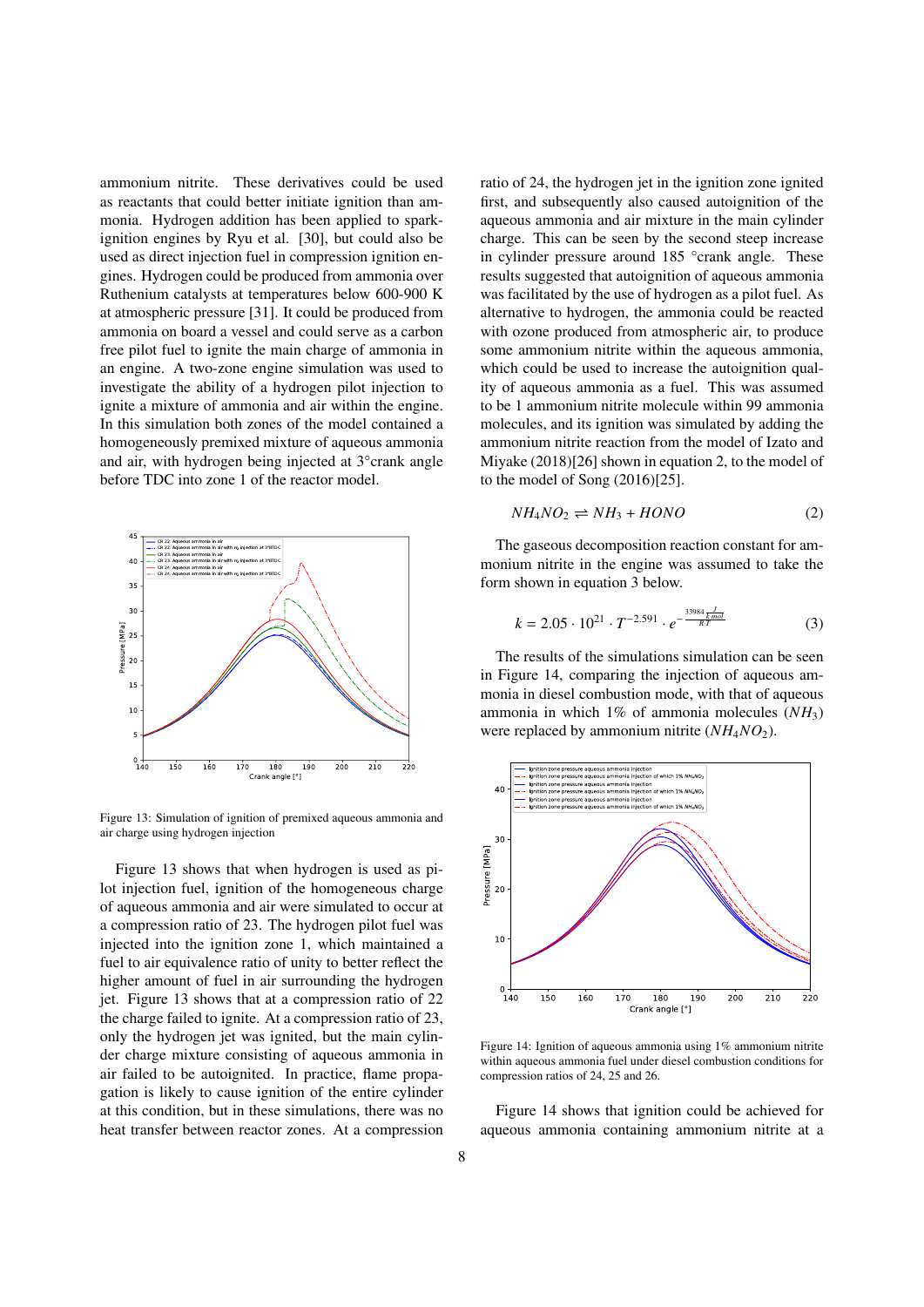compression ratio of 24, while aqueous ammonia without ammonium nitrite failed to ignite. The ignition characteristics of ammonium nitrite will require further detailed study as to their formation, stability, and ignition characteristics and to be validated with experimental ignition experiments, but could provide a potential method for the ignition of aqueous ammonia at lower pressures and temperatures.

#### 7. Summary and conclusions

The ignition of prevapourised mixtures of 25% ammonia m/m in water was investigated using chemical kinetic models of HCCI and diesel combustion cycles. The influence of geometric compression ratio on water content in the fuel were studied in a series of simulations. The simplified thermodynamic and chemical kinetic calculations showed that aqueous ammonia does not require a very much higher compression ratio or temperature for ignition than anhydrous ammonia. It was found that both HCCI and diesel combustion cycles, required geometric compression ratios in excess of 25 to achieve ignition of aqueous ammonia solution under HCCI conditions, and compression ratios in excess of 27 to achieve ignition or of aqueous ammonia solution in Diesel combustion mode. In diesel combustion mode, the difference in compression ratio necessary for ignition of pure anhydrous ammonia and an aqueous solution of ammonia, was 24.8 to 26.7. This relatively small change leads to the conclusion that an aqueous mixture of ammonia may not be much less suitable than pure anhydrous ammonia as a fuel for compression ignition engines. While both aqueous ammonia and anhydrous ammonia are known to be notoriously difficult to ignite, and while initial generations of ammonia powered engines are likely to use a separate source of ignition, such as a pilot injection of a fuel of higher ignition quality, such as diesel fuel oil, biodiesel, hydrogen, or ammonia containing ammonium nitrite, these computations indicate that the ignition characteristics of aqueous ammonia are not significantly worse than those of anhydrous ammonia, on a relative basis, and that both could be considered as future fuels. Aqueous ammonia solutions may be able to improve health and safety concerns for ammonia, as well as removing the need for pressurised tanks. The advantages of both anhydrous ammonia and aqueous ammonia over fossil diesel fuel are of course their potential to be carbon neutral. It has the added advantage over hydrogen, that it can be stored under less extreme cryogenic conditions than liquid hydrogen (20 K), and in the case of aqueous ammonia, can be stored at atmospheric pressure and typical ambient temperatures. Ammonia has the further advantage over hydrogen in that the fuel itself, once produced, has a lower global warming potential [9] measured over 100 years (GWP100), of around zero, compared to hydrogen, which has been stated as possibly having a GWP100 of 5.8 [6]. This may be an advantage for unintended release of fuel during production, transport, storage or use of the fuel. Further work will be necessary to assess the ignition and combustion characteristics of aqueous ammonia in compression ignition engines, and further work will be necessary to evaluate the safety and environmental risks posed by these fuels. The practical emissions of  $NO<sub>x</sub>$  will need to be determined under realistic engine conditions, and kept below their legislated level. The addition of water to ammonia, may be beneficial in lowering  $NO<sub>x</sub>$  emissions, by lowering combustion temperatures. Practical tests will be necessary to confirm the ignitability of aqueous ammonia mixtures, and the concentration of unburned ammonia in the exhaust gases. Unburned ammonia in the exhaust gases may serve to reduce  $NO<sub>x</sub>$  in a selective catalytic reduction (SCR) reactor, and may prove useful in reducing *NO<sup>x</sup>* emissions.

#### References

1. International Panel on Climate Change (IPCC) [Core Writing Team, Pachauri R K and Meyer L A (eds.)]. 2014. Climate Change 2014: Synthesis Report. Contribution of Working Groups I, II and III to the Fifth Assessment Report of the Intergovernmental Panel on Climate Change. IPCC, Geneva, Switzerland, 151 pp.

2. United Nations. United Nations Framework Convention on Climate Change (UNFCC). Rio de Janeiro, Brazil: 1992.

3. Conference of Parties (COP) 21. The Paris Agreement. 2015.

4. International Maritime Organization (IMO). 2014. Third Greenhouse Gas Study.

5. International Maritime Organization (IMO). 2018. MEPC304(72).

6. El Gohary, M.M., Welaya, Y.M.A. & Saad, A.A. The use of hydrogen as a fuel for inland waterway units. J. Marine. Sci. Appl. 13, 212–217 (2014). Doi.org/10.1007/s11804-014-1243-0

7. Valera-Medina A, Xiao H, Owen-Jones M, David W I F, Bowen P J (2018) Ammonia for power. Prog. Energy Combust. Sci. 69: 63-102.

8. UNEP (2014). Montreal Protocol on Substances that Deplete the Ozone Layer. UNEP 2014 report of the refrigeration, air conditioning and heat pumps technical options committee. ISBN: 978-9966-076-09-0.